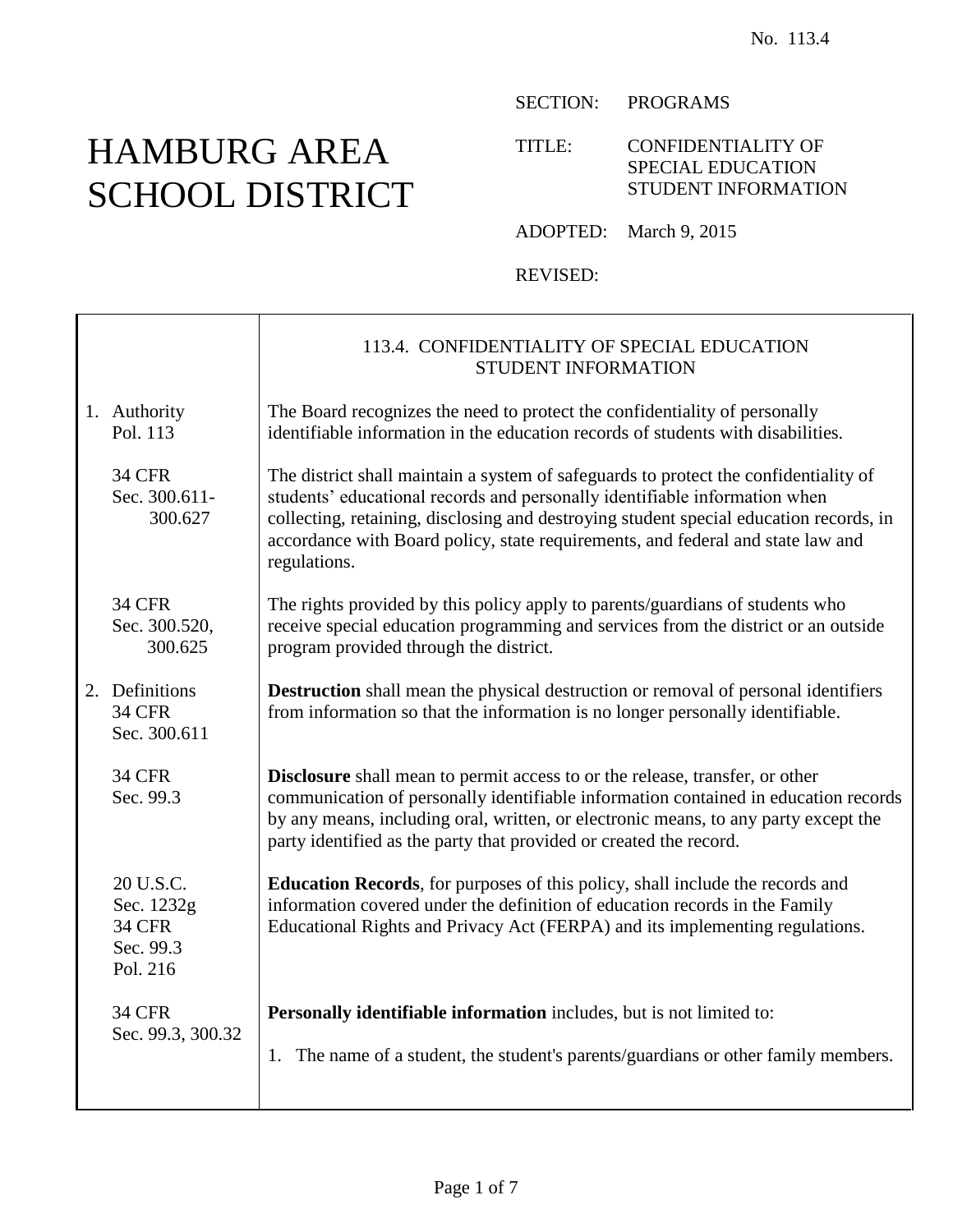|                                         | 2. The address of the student or student's family.                                                                                                                                                                                                                                                                                                                                                                                                                                 |
|-----------------------------------------|------------------------------------------------------------------------------------------------------------------------------------------------------------------------------------------------------------------------------------------------------------------------------------------------------------------------------------------------------------------------------------------------------------------------------------------------------------------------------------|
|                                         | 3. A personal identifier, such as the student's social security number, student<br>number, or biometric record.                                                                                                                                                                                                                                                                                                                                                                    |
|                                         | 4. Other indirect identifiers, such as the student's date of birth, place of birth, and<br>mother's maiden name.                                                                                                                                                                                                                                                                                                                                                                   |
|                                         | 5. Other information that, alone or in combination, is linked or linkable to a specific<br>student that would allow a reasonable person in the school community, who does<br>not have personal knowledge of the relevant circumstances, to identify the<br>student with reasonable certainty.                                                                                                                                                                                      |
|                                         | 6. Information requested by a person who the district reasonably believes knows<br>the identity of the student to whom the education record relates.                                                                                                                                                                                                                                                                                                                               |
| 3. Guidelines                           | <b>Parental Access Rights</b>                                                                                                                                                                                                                                                                                                                                                                                                                                                      |
| <b>34 CFR</b><br>Sec. 99.10,<br>300.613 | The district shall permit parents/guardians to inspect and review any education<br>records relating to their child(ren) that are collected, retained, or used by the district<br>in connection with providing special education services to the student.                                                                                                                                                                                                                           |
|                                         | The district shall comply with a parental request to inspect and review education<br>records without unnecessary delay and before any meeting regarding an<br>Individualized Education Program (IEP); any impartial due process hearing relating<br>to the identification, evaluation, educational placement, or the provision of a free and<br>appropriate public education (FAPE) to a student; a hearing related to the discipline<br>of the student; and a resolution meeting. |
| <b>34 CFR</b><br>Sec. 99.4,<br>300.613  | The district shall presume a parent/guardian has authority to inspect and review<br>records relating to his/her child unless it has been provided documentation that the<br>requesting parent/guardian does not have this authority under applicable state law.                                                                                                                                                                                                                    |
| <b>34 CFR</b><br>Sec. 99.10,<br>300.613 | The district shall comply with a parental request for review within forty-five (45)<br>days following receipt of the request.                                                                                                                                                                                                                                                                                                                                                      |
|                                         | A parent's/guardian's right to inspect and review education records includes the<br>right to:                                                                                                                                                                                                                                                                                                                                                                                      |
|                                         | 1. A response from the district to reasonable requests for explanations and<br>interpretations of the records;                                                                                                                                                                                                                                                                                                                                                                     |
|                                         |                                                                                                                                                                                                                                                                                                                                                                                                                                                                                    |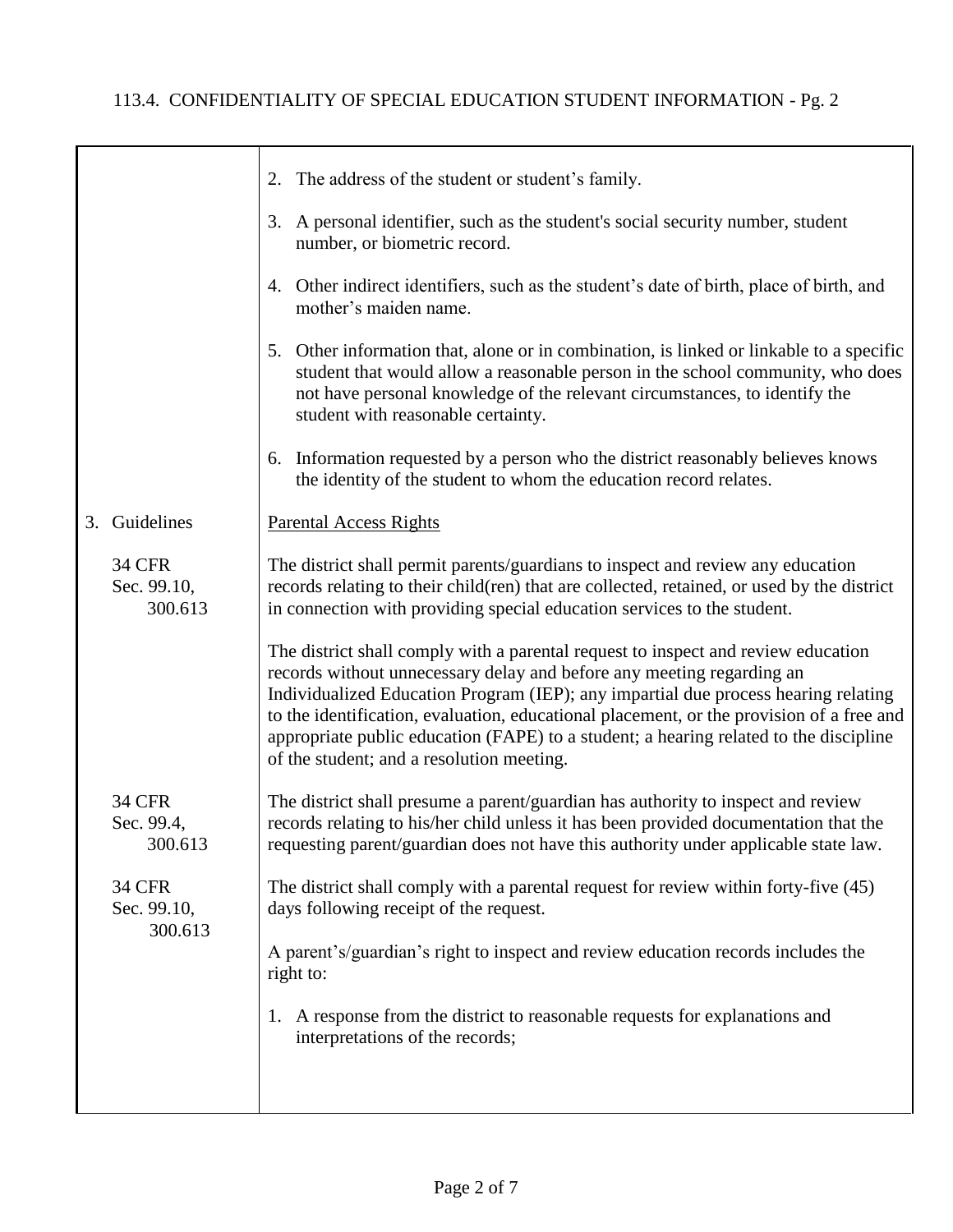|                                         | 2. Request that the district provide copies of the records if failure to provide copies<br>would effectively prevent the parent/guardian from exercising the right to inspect<br>and review the records; and                                                                       |
|-----------------------------------------|------------------------------------------------------------------------------------------------------------------------------------------------------------------------------------------------------------------------------------------------------------------------------------|
|                                         | 3. Have a representative inspect and review the records.                                                                                                                                                                                                                           |
| <b>34 CFR</b><br>Sec. 99.12,<br>300.615 | If an education record includes information on more than one $(1)$ student, the<br>parents/guardians shall have access only to the information relating to their child or<br>shall be informed of the information in the record.                                                   |
| <b>34 CFR</b><br>Sec. 300.616           | The district shall provide parents/guardians, upon request, a list of the types and<br>locations of education records collected, maintained, or used by the district.                                                                                                              |
|                                         | <b>Fees</b>                                                                                                                                                                                                                                                                        |
| <b>34 CFR</b><br>Sec. 99.11,<br>300.617 | The district may charge a fee at the rate allowed for Right-to-Know requests for<br>copies of records that are made for parents/guardians so long as the fee does not<br>effectively prevent parents/guardians from exercising their right to inspect and<br>review those records. |
|                                         | The district shall not charge a fee to search for or to retrieve information in response<br>to a parental request.                                                                                                                                                                 |
|                                         | <b>Record Of Access</b>                                                                                                                                                                                                                                                            |
| <b>34 CFR</b><br>Sec. 300.614           | The district shall keep a record of parties obtaining access to education records<br>collected, maintained, or used in providing special education to students with<br>disabilities, except access by parents/guardians and authorized district employees.                         |
|                                         | The district's record of access shall include the name of the party, the date access<br>was given, and the purpose for which the party is authorized to use the records.                                                                                                           |
|                                         | <b>Amendment Of Records Upon Parental Request</b>                                                                                                                                                                                                                                  |
| <b>34 CFR</b><br>Sec. 99.20,<br>300.618 | If a parent/guardian believes that information in the student's education records is<br>inaccurate, misleading or violates the privacy or other rights of the student, the<br>parent/guardian may request that the district amend the information.                                 |
|                                         | The district shall decide whether to amend the information within a reasonable<br>period of time from receipt of the request.                                                                                                                                                      |
|                                         |                                                                                                                                                                                                                                                                                    |
|                                         |                                                                                                                                                                                                                                                                                    |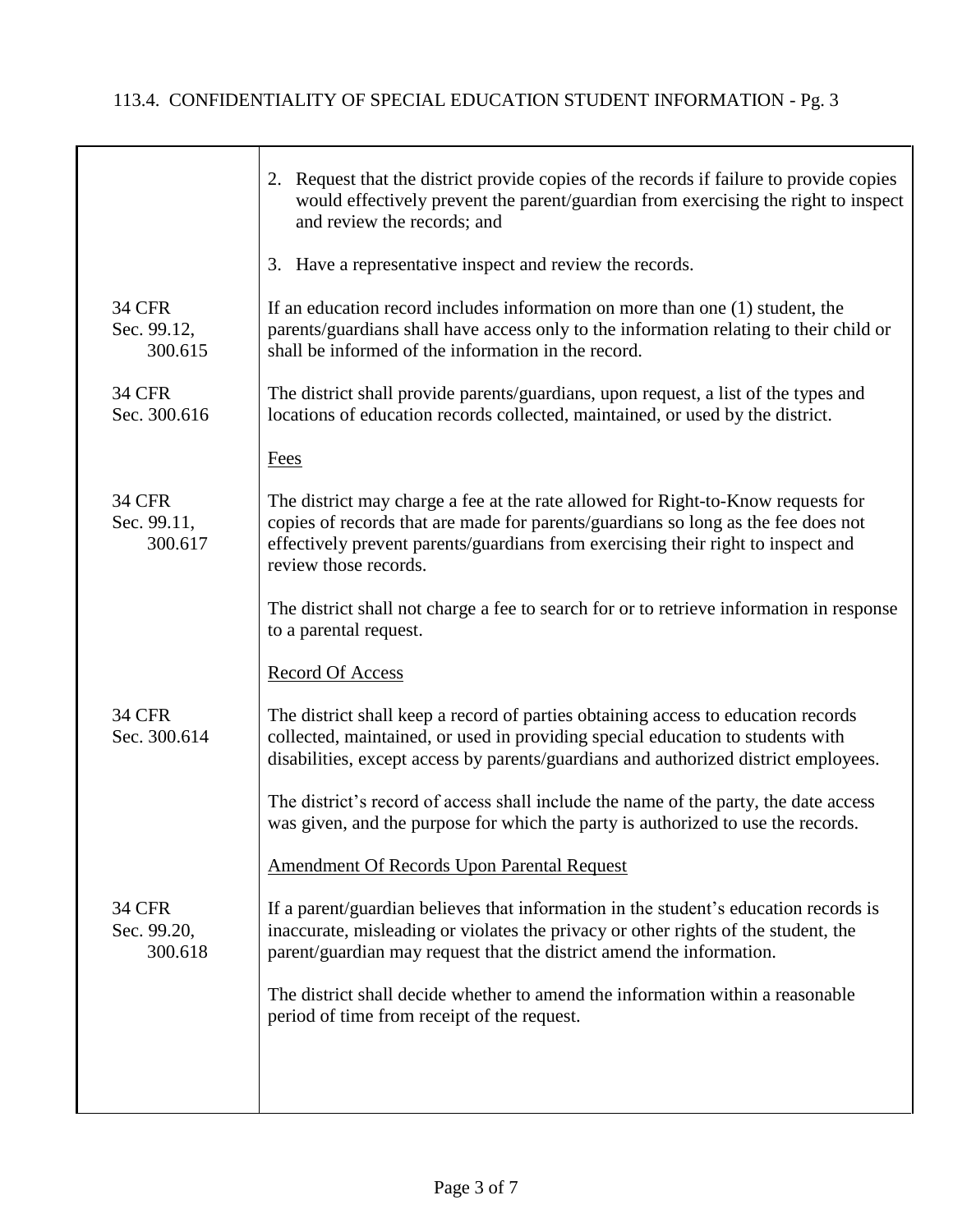|                                                                 | If the district declines to amend the information in accordance with a parental<br>request, the district shall inform the parent/guardian of the refusal and advise the<br>parent/guardian of the right to a hearing.                                                                                                                                                                                                                                                                                                   |
|-----------------------------------------------------------------|-------------------------------------------------------------------------------------------------------------------------------------------------------------------------------------------------------------------------------------------------------------------------------------------------------------------------------------------------------------------------------------------------------------------------------------------------------------------------------------------------------------------------|
|                                                                 | <b>Records Hearing</b>                                                                                                                                                                                                                                                                                                                                                                                                                                                                                                  |
| <b>34 CFR</b><br>Sec. 99.21,<br>300.510-<br>300.516,<br>300.619 | The district shall, on request, provide parents/guardians with an opportunity for a<br>hearing to challenge information in the student's education records to ensure that the<br>information is not inaccurate, misleading, or otherwise in violation of the student's<br>privacy or other rights. The district recognizes that parents/guardians who believe<br>that there is a due process violation relating to an alleged violation of confidentiality<br>may also request a special education due process hearing. |
|                                                                 | <b>Hearing Procedures</b>                                                                                                                                                                                                                                                                                                                                                                                                                                                                                               |
| <b>34 CFR</b><br>Sec. 99.22,<br>300.621                         | A hearing to challenge information in education records must meet the following<br>requirements:                                                                                                                                                                                                                                                                                                                                                                                                                        |
|                                                                 | The district shall hold the hearing within a reasonable time after receiving the<br>1.<br>request for a hearing.                                                                                                                                                                                                                                                                                                                                                                                                        |
|                                                                 | 2. The district shall give the parent/guardian reasonable advanced written notice of<br>the date, time, and place of the hearing.                                                                                                                                                                                                                                                                                                                                                                                       |
|                                                                 | 3. The hearing may be conducted by any individual, including a district official,<br>who does not have a direct interest in the outcome of the hearing.                                                                                                                                                                                                                                                                                                                                                                 |
|                                                                 | 4. The district shall give the parent/guardian a full and fair opportunity to present<br>relevant evidence. The parent/guardian may, at his/her own expense, be assisted<br>or represented by one (1) or more individuals of his/her choice, including an<br>attorney.                                                                                                                                                                                                                                                  |
|                                                                 | The district shall inform parents/guardians of its decision in writing within a<br>5.<br>reasonable period of time after the hearing.                                                                                                                                                                                                                                                                                                                                                                                   |
|                                                                 | The decision must be based solely on the evidence presented at the hearing, and<br>6.<br>must include a summary of the evidence and the reasons for the decision.                                                                                                                                                                                                                                                                                                                                                       |
|                                                                 |                                                                                                                                                                                                                                                                                                                                                                                                                                                                                                                         |
|                                                                 |                                                                                                                                                                                                                                                                                                                                                                                                                                                                                                                         |
|                                                                 |                                                                                                                                                                                                                                                                                                                                                                                                                                                                                                                         |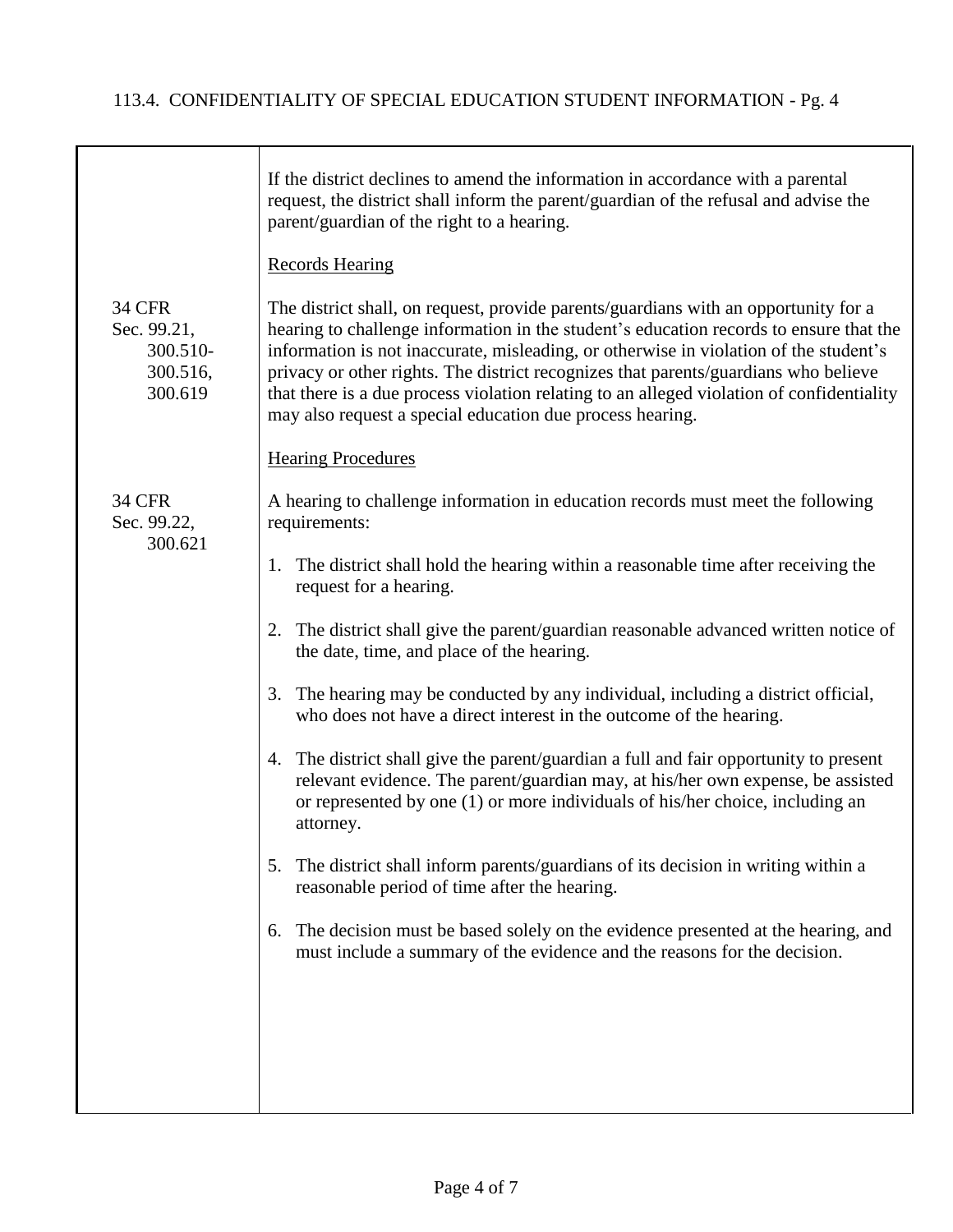$\top$ 

|                                         | <b>Result Of Hearing</b>                                                                                                                                                                                                                                                                                                                                                                                                       |
|-----------------------------------------|--------------------------------------------------------------------------------------------------------------------------------------------------------------------------------------------------------------------------------------------------------------------------------------------------------------------------------------------------------------------------------------------------------------------------------|
| <b>34 CFR</b><br>Sec. 99.21,<br>300.620 | If, as a result of the hearing, the district decides that the information is inaccurate,<br>misleading, or otherwise in violation of the student's privacy or other rights, the<br>district shall amend the information accordingly and inform the parent/guardian in<br>writing.                                                                                                                                              |
|                                         | If, as a result of the hearing, the district decides that the information is not<br>inaccurate, misleading, or otherwise in violation of the student's privacy or other<br>rights, the district shall inform the parent/guardian of the parent's/guardian's right to<br>place in the student's records a statement commenting on the information and/or<br>providing any reasons for disagreeing with the district's decision. |
|                                         | Any explanation placed in the student's records shall be:                                                                                                                                                                                                                                                                                                                                                                      |
|                                         | 1. Maintained by the district as part of the student's records as long as the record or<br>contested portion is maintained by the district; and                                                                                                                                                                                                                                                                                |
|                                         | 2. Included with the record or contested portion if the record or contested portion<br>are disclosed to any party.                                                                                                                                                                                                                                                                                                             |
|                                         | Storage, Retention And Destruction Of Information                                                                                                                                                                                                                                                                                                                                                                              |
| <b>34 CFR</b><br>Sec. 300.623           | The district shall store all education records and personally identifiable information<br>of students receiving special education services in such a way as to protect the<br>confidentiality and integrity of the records and information, prevent unauthorized<br>access to and disclosure of records and information, and ensure compliance with<br>other legal and regulatory requirements regarding records retention.    |
| <b>34 CFR</b><br>Sec. 300.623           | The district shall maintain, for public inspection, a current listing of the names and<br>positions of those district employees who have access to personally identifiable<br>information.                                                                                                                                                                                                                                     |
| Pol. 216                                | In order to comply with state compliance monitoring requirements, the district shall<br>maintain education records for students receiving special education services for at<br>least six $(6)$ years.                                                                                                                                                                                                                          |
| <b>34 CFR</b><br>Sec. 300.624           | The district shall inform parents/guardians when personally identifiable information<br>collected, maintained, or used is no longer needed to provide educational services to<br>the student. After notice, such information shall be destroyed upon parental request.                                                                                                                                                         |
| <b>34 CFR</b><br>Sec. 99.10             | No education record shall be destroyed if there is an outstanding request to inspect<br>or review the record or if a litigation hold exists.                                                                                                                                                                                                                                                                                   |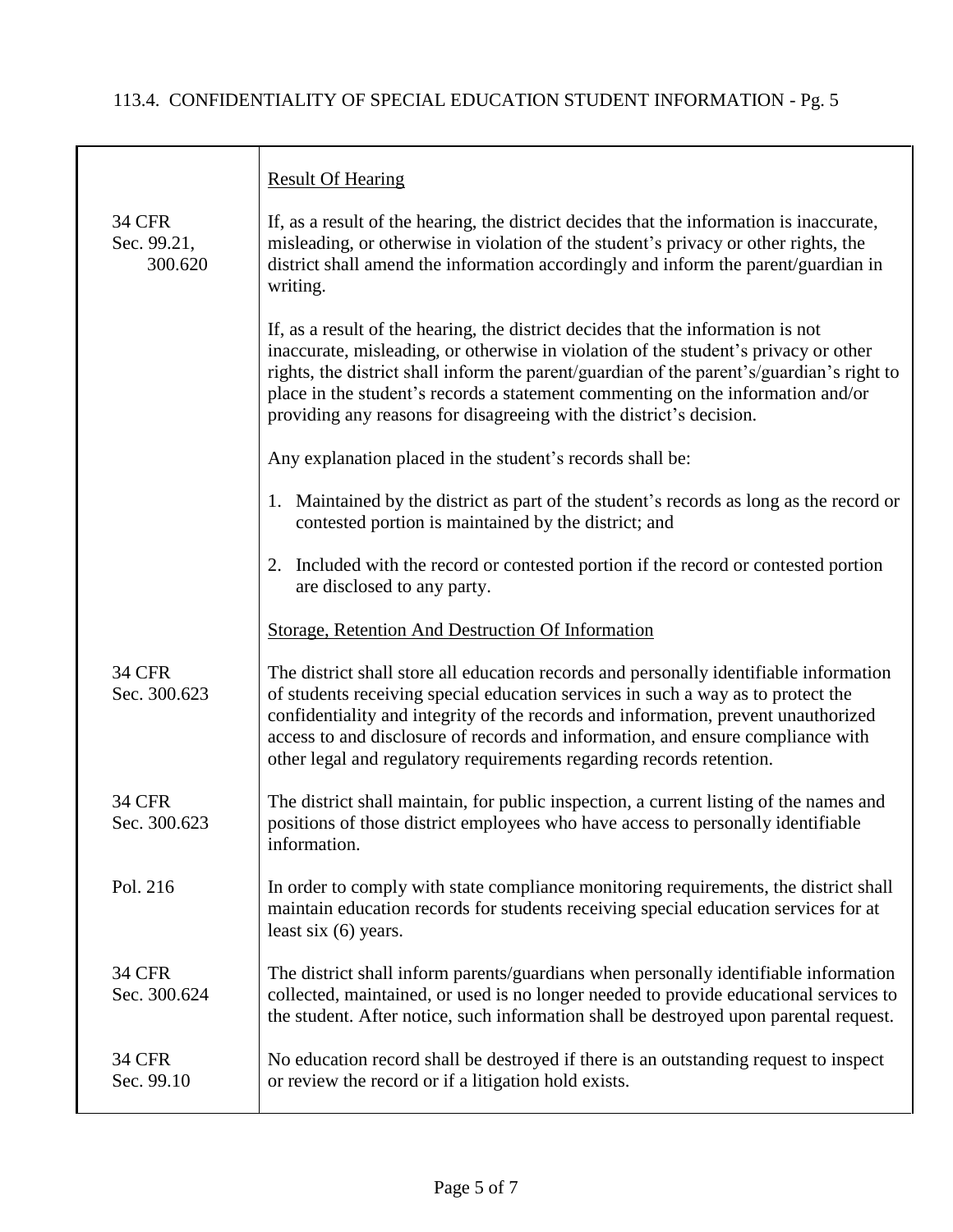| <b>34 CFR</b><br>Sec. 300.624                                                           | The district may maintain a permanent record of the student's name, address, and<br>phone number, his/her grades, attendance record, classes attended, grade level<br>completed, and year completed.                                                                                                                                                                                                                                                                                                        |
|-----------------------------------------------------------------------------------------|-------------------------------------------------------------------------------------------------------------------------------------------------------------------------------------------------------------------------------------------------------------------------------------------------------------------------------------------------------------------------------------------------------------------------------------------------------------------------------------------------------------|
| <b>34 CFR</b><br>Sec. 300.623                                                           | The district shall ensure the destruction of education records in a manner that<br>protects the confidentiality and privacy rights of the student and his/her family.                                                                                                                                                                                                                                                                                                                                       |
|                                                                                         | <b>Disclosure To Third Parties</b>                                                                                                                                                                                                                                                                                                                                                                                                                                                                          |
| <b>34 CFR</b><br>Sec. 99.30, 99.31,<br>300.154,<br>300.622<br>Pol. 113.1, 113.2,<br>216 | The district shall obtain parental consent before disclosing personally identifiable<br>information to parties other than school district officials with a legitimate<br>educational interest or other educational institutions that provide special education<br>services to the student for the purposes of meeting a requirement of law or regulation<br>unless the information is contained in education records and the disclosure is<br>permitted without parental consent under law and regulations. |
| <b>34 CFR</b><br>Sec. 300.622                                                           | Parental consent must be obtained before personally identifiable information is<br>released to officials of participating agencies providing or paying for transition<br>services.                                                                                                                                                                                                                                                                                                                          |
| <b>34 CFR</b><br>Sec. 300.622                                                           | If a student is enrolled, or is going to enroll in a private school that is not located in<br>the district of the parent's/guardian's residence, parental consent must be obtained<br>before any personally identifiable information about the student is released between<br>officials in the district where the private school is located and officials in the district<br>of the parent's/guardian's residence.                                                                                          |
| 4. Delegation of<br>Responsibility<br><b>34 CFR</b><br>Sec. 300.623                     | In order to maintain the confidentiality of the educational records and personally<br>identifiable information of students with disabilities, the Board designates the<br>Director of Special Education to coordinate the district's efforts to comply with this<br>policy and applicable laws and regulations.                                                                                                                                                                                             |
| <b>34 CFR</b><br>Sec. 300.623                                                           | All district employees collecting or using personally identifiable information shall<br>receive training or instruction regarding Board policy, administrative regulations,<br>and state and federal law and regulations regarding confidentiality of education<br>records and personally identifiable information.                                                                                                                                                                                         |
|                                                                                         |                                                                                                                                                                                                                                                                                                                                                                                                                                                                                                             |
|                                                                                         |                                                                                                                                                                                                                                                                                                                                                                                                                                                                                                             |